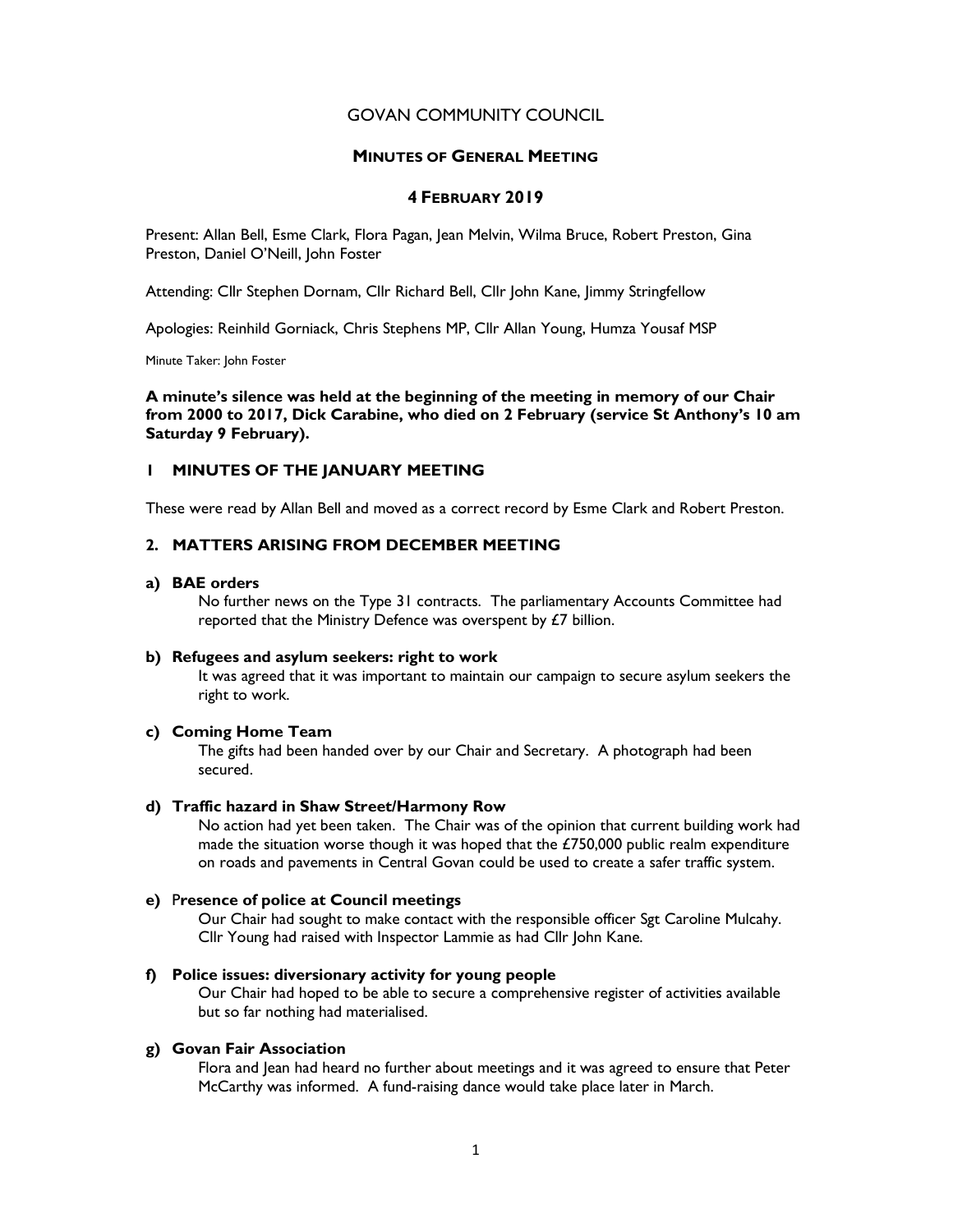#### h) East Govan Community Council

The Council had met on 15 January. The meeting was well attended.

- i) The Graving Dock No further progress.
- j) Govan Community Boxing Club No further report on permanent premises

#### k) Asda Night-time deliveries

No representation had yet been made to Planning.

### l) Blocked gullies and road flooding

Problems remained. Councillor Kane reported that he had travelled the area with a senior officer from LES who remarked that the situation was worse than he thought.

#### m) Rangers Community Forum

Next meeting 12 noon on 20 February in the Blue Room at the Ibrox Stadium

### n) Rents: legal position of pre-1989 Housing Association tenants

Copies of the Scottish government's response to the Council's DRS department had been forwarded by Councillor Young. This did not, in the opinion of the meeting, deal with the substantive issues raised about the methodology still being used by the Housing and Property Centre, exploiting the lack of clarity within the Rents (Scotland) Act 1984, and despite the contrary ruling by Court of Session in 2016, had resulted in disproportionate rent increases being imposed. It was therefore proposed and AGREED that the Community Council sponsor and support a Petition to the Scottish Parliament's Petitions Committee. The minute secretary would consult the Govan Law Centre as to the precise wording. It was hoped to have this available for the March meeting and to also secure signatures publicly.

# o) Area Partnership: Cleansing procedures

No representative of LES had attended. It was hoped that LES would attend the next meeting.

### p) Consultation on the Transport (Scotland) 2017 Bill

A response to our letter had been received from Councillor Aitken, the Council Leader. This noted that the City Council had previously, in the first round of consultation, called for local authorities to be given the necessary statutory powers to run their own bus services. The letter expressed concern at the sharp fall in the numbers using buses, the contraction of bus routes and the consequences for the City's poorer neighbourhoods. It also noted that the City Council had since established a 'voluntary partnership' with existing providers to rectify some of these problems and to ensure that some of the profits accruing to the companies were put back into improved services.

The Community Council indicated its satisfaction that such action was being taken. However, it was noted that the City Council's call for statutory powers for local authorities to run their own services had not been incorporated in the draft bill now recirculated for comment. The request of our Community Council had been that the City Council should raise this omission with the Scottish government and ask that such powers be included. It was AGREED that we respond in these terms – commending the City Council's original response and requesting that it now reiterate it and, to strengthen this position, note that it had already, as Scotland's largest local authority, made this request and that it was disappointed that it had been omitted.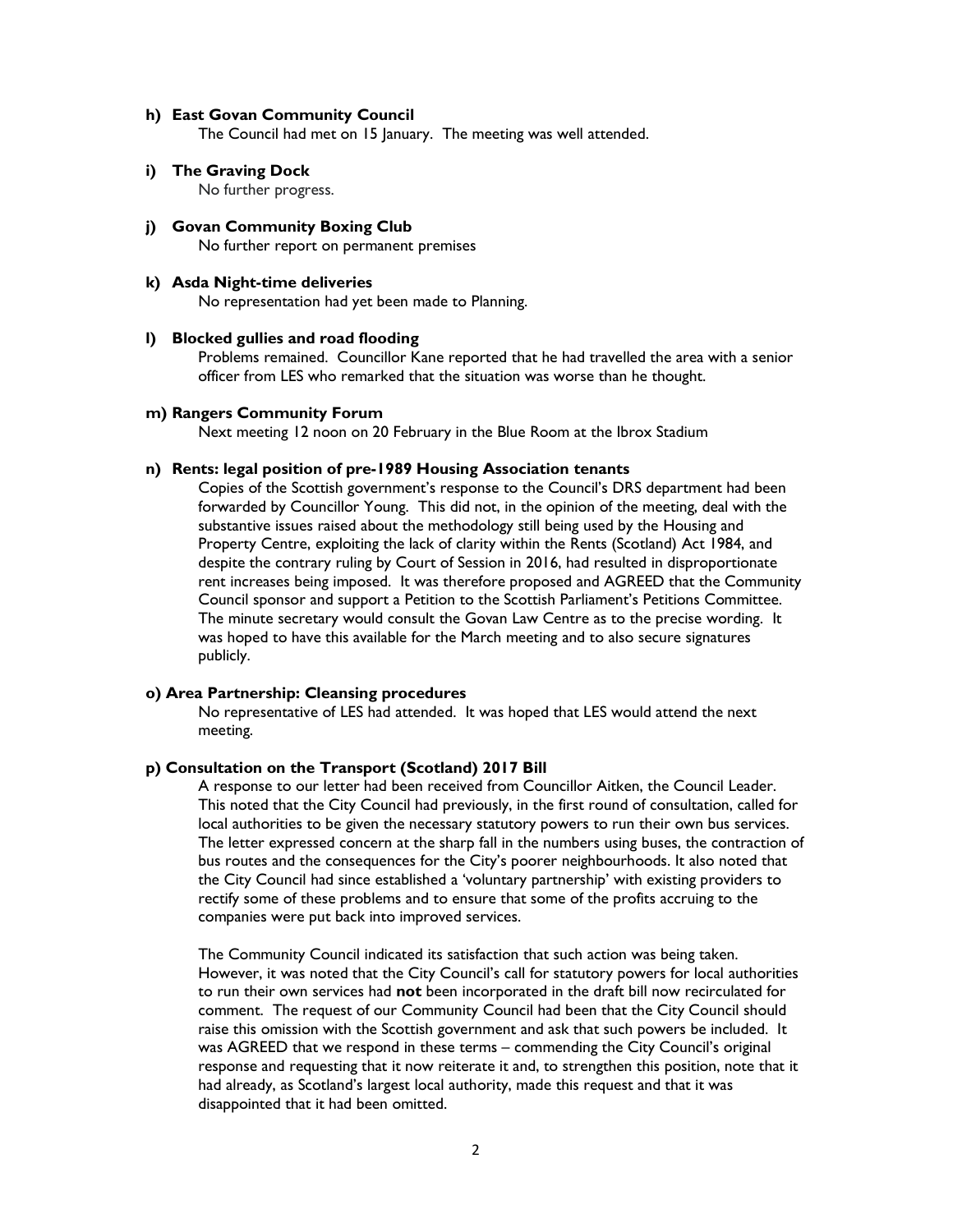# q) Café 13

.

In response to our letter, the Chair of CGAP had responded. The reply confirmed CGAP's intent to provide all necessary assistance to Café 13 to prevent future break-ins and noted that a steering group had been established, chaired by Chris Stephens MP, to consider options. These could include internal shutters, and finance was now available, but agreement would need to be secured among all partners within the committee, including the police, as to security needs, compatibility with the original terms of funding and the wishes of the building's owners. It was hoped to make speedy progress.

# 3. COMMUNITY COUNCIL ORGANISATION

### a) Accounts for 2017-2018

Now submitted.

# b) Change of signature for the bank account

Our Secretary now had the relevant forms and would seek to secure all necessary signatures with two out of three officers signing.

### c) Strategy meeting

It was agreed to put back the meeting to the early summer but to fix the date if possible with the Health Minister Jeanne Freeman and our MP over the next couple of months. The issue of the QEUH had clearly assumed even greater urgency. It was hoped to include a representative from either UNISON or RCN. It was also agreed that we should seek a representative from UNITE for the item on bus services and powers for Councils to establish Lothian style operations. Rents in the private and HA pre-1989 tenant sectors should also be on the agenda.

# d) Govan Letter

A brief summary of content was distributed.

# 4. CORRESPONDENCE AND SECRETARY'S REPORT

Royal Garden Party No member wished to attend

Public Processions Review Group No one was immediately available for this

Consultation on allotments and sustainable food Our Secretary would attend

Community Council Constitutions Our Chair would read and then sign

# 5. REPORTS FROM ELECTED MEMBERS

# COUNCILLOR STEPHEN DORNAN

Councillor Dornan raised a strategic issue of community development: the building of too much new housing at the expense of space for shops and particular car parking. He noted the plans to build over part of the old Coop carpark. Combined with the plans for the Hills Trust site and Water Row the centre of Govan would lack public space. He also noted that the Master Plan group was now considering the issue of cafes and restaurants.

COUNCILLOR RICHARD BELL